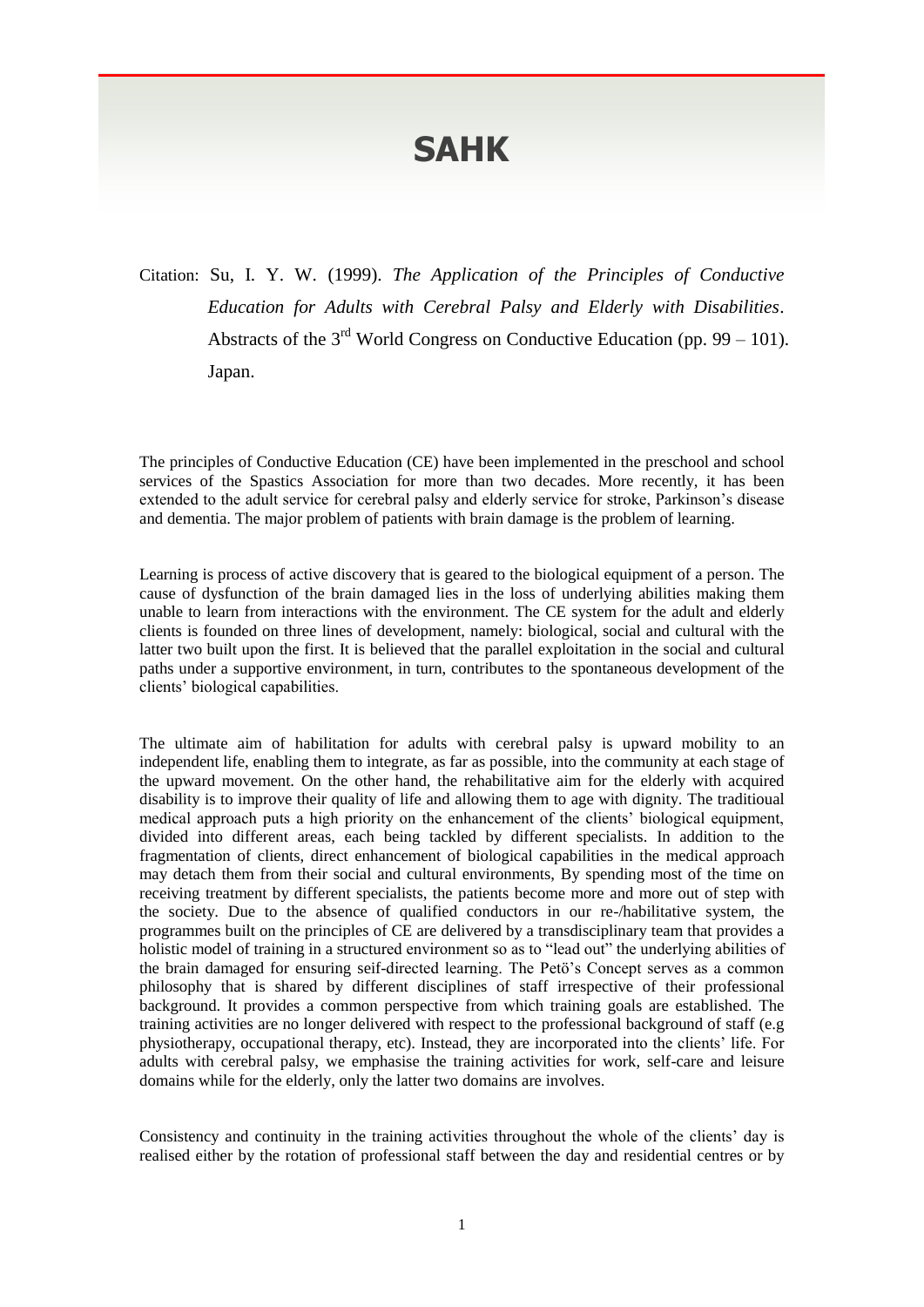regular meetings with family members. The whole day management of clients constitutes the transverse subsystem of the CE system.

In the adult service for cerebral palsy, a longitudinal CE system has been established. It comprises vocational, residential and recreational routes. Each route is composed of centres with different levels of requirments on the level of independence of their client. The longitudinal subsystem provides 'ladders' for the adult clients to practice upward moblilty through any of the three routes.

Both the longitudinal and transverse subsystems are the hardware of the CE system. They are operated by a series of integrated curricula that link up the centres at different levels within the longitudinal subsystem and the day and residential centres within the transverse subsystem. Two major types of curricular activities have been distinguished: daily routine training (DRT) and group training (GT) programmes. They join with extracurricular activities constitute the activity programmes in the CE system.

Learning comprises three phases: acquisition, retention and transfer. The GT programmes aim at the acquisition of new skills and concepts through blocked practice while the DRT programmes aim at the retention and transfer of the learned skill and concepts through random practice. GT and DRT programmes are linked together by a daily schedule for ensuring that sufficient opportunities in the DRT have been given to the clients for practising the skill and concepts learnt in the GT. Extracurricular activities are programmes aiming for fun and enjoyment without specific training goals. The design of the extracurricular activities is based on an established 'theme' and community participation is encouraged.

Various teaching skill are used in the GT and DRT programmes in order to 'lead out' the underlying abilities of the clients. Both manual and cognitive facilitation techniques are employed. In most applications, manual techniques serve as an adjunct to cognitive techniques unless for clients with severe mental involvement. Basically, cognitive techniques are founded on the interrelationship among movement, speed and intention. For patients with physical disability such as cerebral palsy, stroke and Parkinson's disease, speech is used to reinforce mental practice (intention) that is feedforward to the execution of an action (movement). For patients with mental disability such as mental retardation and dementia, movement, speech and sensory inputs are employed as cues for facilitating tbe retrieval of information from the long-term memory (intention). In both cases, rhythm is employed to facilitate motor and cognitive learning. The future development on the CE system in the adult and elderly services is directed at the development of objective outcome measure and the establishment of systematic programme planning procedures in accordance with the assessment results. In line with this trend, the association has developed a functional assessment based on the CE system and aiming at providing objective measure as well as programme planning. The assessment instrument is composed of standardized assessment procedures together with a standardised battery of assessment tools.

The scoring is founded on the client's level of independence in 13 personal self-care tasks and the quality of movement in accomplishing the tasks. The quality of movement is expressed in terms of basic motor patterns with the use of conductive furniture and aids. The assessment results also shed light on the programme planning in DRT and GT under the CE system. Validity and